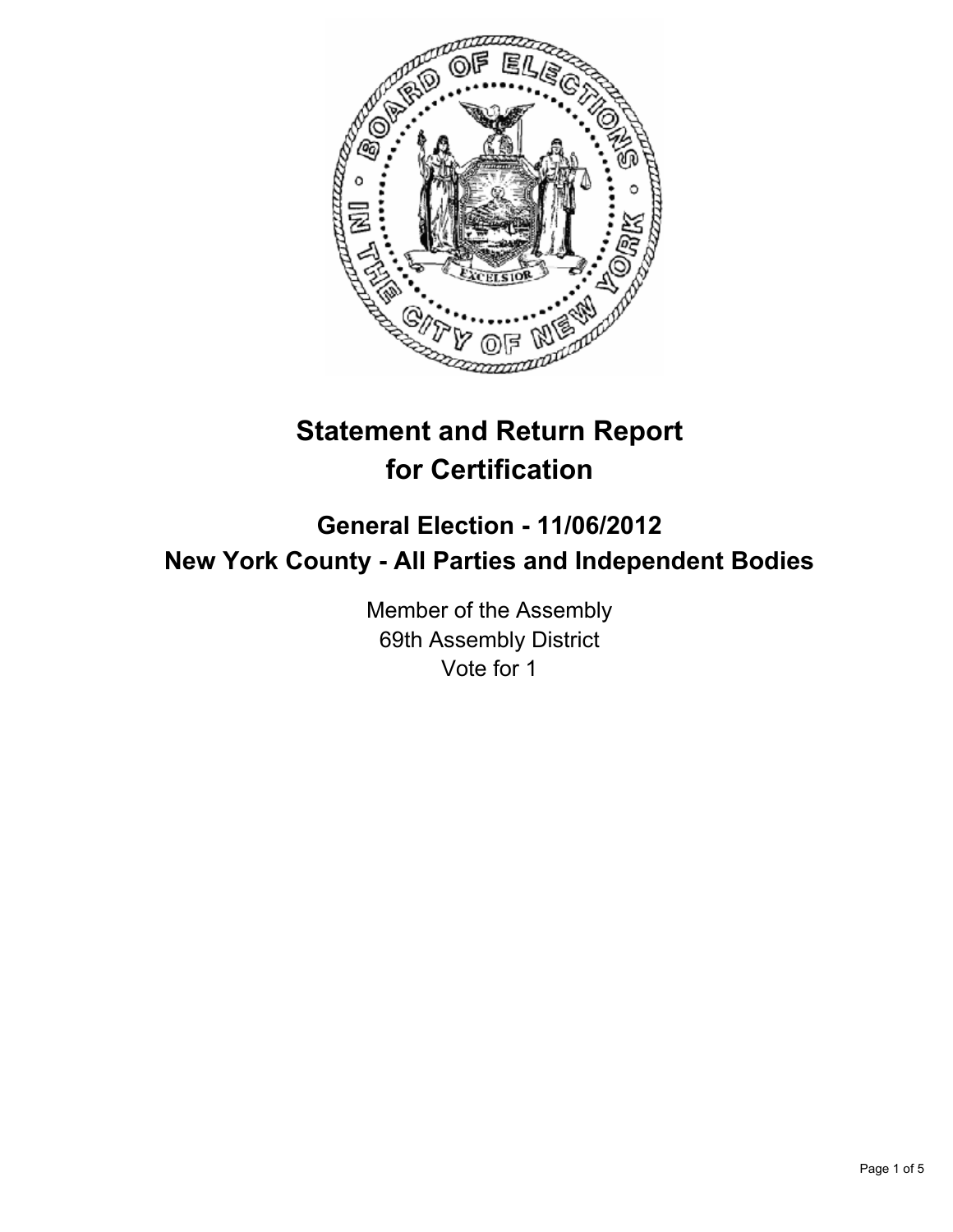

## **Assembly District 69**

| PUBLIC COUNTER                                           | 50,936       |
|----------------------------------------------------------|--------------|
| <b>EMERGENCY</b>                                         | 512          |
| ABSENTEE/MILITARY                                        | 2,280        |
| <b>FEDERAL</b>                                           | 1,198        |
| SPECIAL PRESIDENTIAL                                     | 0            |
| AFFIDAVIT                                                | 3,732        |
| <b>Total Ballots</b>                                     | 58,658       |
| Less - Inapplicable Federal/Special Presidential Ballots | (1, 198)     |
| <b>Total Applicable Ballots</b>                          | 57,460       |
| DANIEL J. O'DONNELL (DEMOCRATIC)                         | 44,593       |
| ADAM MEYERS (WRITE-IN)                                   | 1            |
| ALAN FLACKS (WRITE-IN)                                   | 2            |
| ALAN FOX (WRITE-IN)                                      | 1            |
| ALEXANDER PITY (WRITE-IN)                                | 1            |
| ALI MIRZA (WRITE-IN)                                     | 1            |
| ARIE DE MASS (WRITE-IN)                                  | 1            |
| <b>BEM KAMTOR (WRITE-IN)</b>                             | 1            |
| BOYD NELSON (WRITE-IN)                                   | 1            |
| CHRIS ANGEL (WRITE-IN)                                   | 1            |
| CHRIS KUENNDA (WRITE-IN)                                 | 1            |
| CLINT EASTWOOD (WRITE-IN)                                | 1            |
| CURTIS SLIWA (WRITE-IN)                                  | 1            |
| DANIELLE BROWN (WRITE-IN)                                | 1            |
| DIRK DIGGLER (WRITE-IN)                                  | 1            |
| ED SULLIVAN (WRITE-IN)                                   | 1            |
| EDWARD COX (WRITE-IN)                                    | 1            |
| ELANNA SALVAS (WRITE-IN)                                 | 1            |
| ELIZABETH RONIS (WRITE-IN)                               | 1            |
| ELLEN ABRAMS (WRITE-IN)                                  | 1            |
| ERIC WEBER (WRITE-IN)                                    | 1            |
| <b>GALE BREWER (WRITE-IN)</b>                            | 1            |
| <b>GLEN JOHNSTEIN (WRITE-IN)</b>                         | 1            |
| <b>GLENN MCANAVANA (WRITE-IN)</b>                        | 1            |
| <b>GREGORY LOUS (WRITE-IN)</b>                           | 1            |
| HOWARD STERN (WRITE-IN)                                  | 1            |
| IAN CUNNINGHAM (WRITE-IN)                                | 1            |
| JACK DUCH (WRITE-IN)                                     | 1            |
| JAKE DALE (WRITE-IN)                                     | 1            |
| JAZZ HAYDEN (WRITE-IN)                                   | 1            |
| JESSICA VENTURA (WRITE-IN)                               | 1            |
| JESSIE VENTORA (WRITE-IN)                                | 1            |
| JOHN GOODMAN (WRITE-IN)                                  | 1            |
| JOHN SMITH (WRITE-IN)                                    | 1            |
| KATE KORTEN (WRITE-IN)                                   | 1            |
| KEVIN SWEENEY (WRITE-IN)                                 | 1            |
| LARRY BIRD (WRITE-IN)                                    | $\mathbf{1}$ |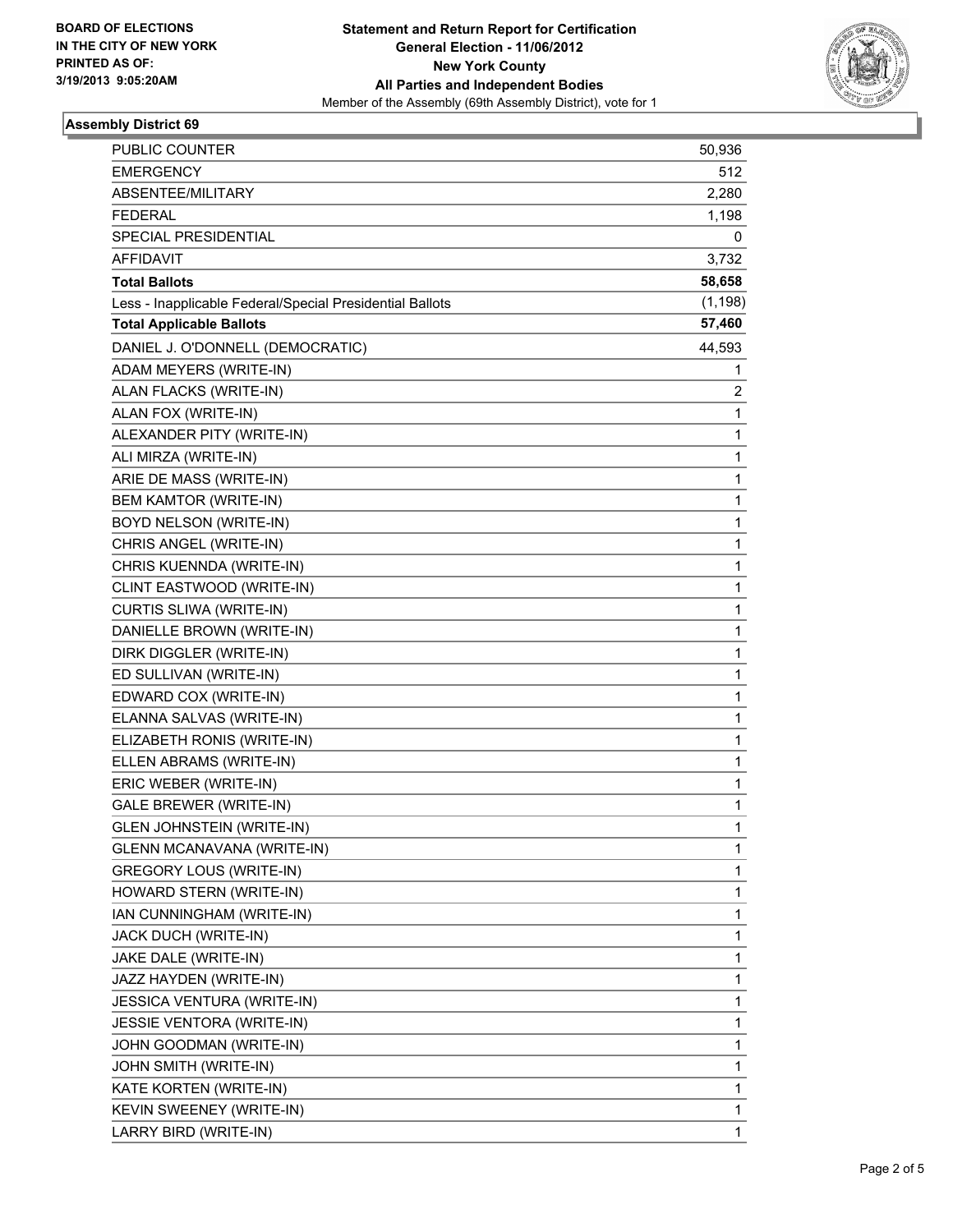

## **Assembly District 69**

| LEAH ERIKSON (WRITE-IN)            | 1      |
|------------------------------------|--------|
| LEWIS C. TAISKA (WRITE-IN)         | 1      |
| MARCO MIRO (WRITE-IN)              | 1      |
| MARCUS LATTOMORE (WRITE-IN)        | 1      |
| MARK DA ROCO (WRITE-IN)            | 1      |
| MATHEW SCHNECK (WRITE-IN)          | 1      |
| MELISSA GAVIN (WRITE-IN)           | 1      |
| MICHAEL FAULKNER (WRITE-IN)        | 1      |
| MITT ROMNEY (WRITE-IN)             | 1      |
| NATE FELLOMILLER (WRITE-IN)        | 1      |
| NIRVANA BEALE (WRITE-IN)           | 1      |
| NOLA WEBB (WRITE-IN)               | 1      |
| NORBERT BRAY (WRITE-IN)            | 1      |
| PABLO PICASSO (WRITE-IN)           | 1      |
| PATRICK MURPHY (WRITE-IN)          | 1      |
| PAUL MELONCHAN (WRITE-IN)          | 1      |
| PERI HORAWITZ (WRITE-IN)           | 1      |
| RALPH WALDO EMERSON (WRITE-IN)     | 1      |
| RON PAUL (WRITE-IN)                | 1      |
| RONALD J. BROOKS (WRITE-IN)        | 1      |
| RUDOLPH GIULIANI (WRITE-IN)        | 1      |
| SARAH ESOM (WRITE-IN)              | 1      |
| SCOTT MCELVEZAN (WRITE-IN)         | 1      |
| STEPHEN ANOZA (WRITE-IN)           | 1      |
| THOMAS L. DULA (WRITE-IN)          | 1      |
| TOM E. BRENUE (WRITE-IN)           | 1      |
| UNATTRIBUTABLE WRITE-IN (WRITE-IN) | 42     |
| YARI OSORIO (WRITE-IN)             | 1      |
| <b>Total Votes</b>                 | 44,699 |
| Unrecorded                         | 12,761 |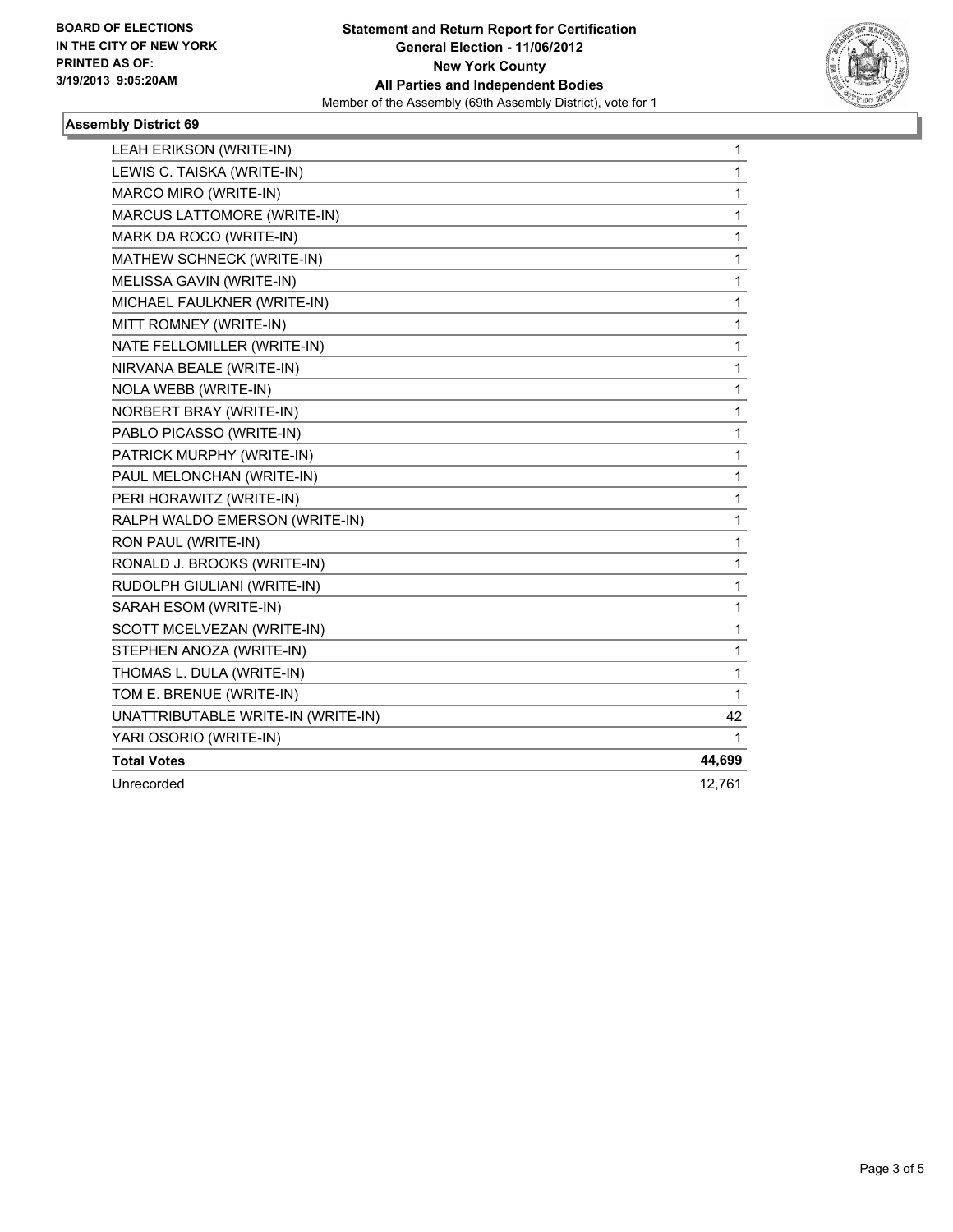

#### **Total for Member of the Assembly (69th Assembly District) - New York County**

| <b>PUBLIC COUNTER</b>                                    | 50,936   |
|----------------------------------------------------------|----------|
| <b>EMERGENCY</b>                                         | 512      |
| ABSENTEE/MILITARY                                        | 2,280    |
| <b>FEDERAL</b>                                           | 1,198    |
| SPECIAL PRESIDENTIAL                                     | 0        |
| AFFIDAVIT                                                | 3,732    |
| <b>Total Ballots</b>                                     | 58,658   |
| Less - Inapplicable Federal/Special Presidential Ballots | (1, 198) |
| <b>Total Applicable Ballots</b>                          | 57,460   |
| DANIEL J. O'DONNELL (DEMOCRATIC)                         | 44,593   |
| ADAM MEYERS (WRITE-IN)                                   | 1        |
| ALAN FLACKS (WRITE-IN)                                   | 2        |
| ALAN FOX (WRITE-IN)                                      | 1        |
| ALEXANDER PITY (WRITE-IN)                                | 1        |
| ALI MIRZA (WRITE-IN)                                     | 1        |
| ARIE DE MASS (WRITE-IN)                                  | 1        |
| BEM KAMTOR (WRITE-IN)                                    | 1        |
| BOYD NELSON (WRITE-IN)                                   | 1        |
| CHRIS ANGEL (WRITE-IN)                                   | 1        |
| CHRIS KUENNDA (WRITE-IN)                                 | 1        |
| CLINT EASTWOOD (WRITE-IN)                                | 1        |
| CURTIS SLIWA (WRITE-IN)                                  | 1        |
| DANIELLE BROWN (WRITE-IN)                                | 1        |
| DIRK DIGGLER (WRITE-IN)                                  | 1        |
| ED SULLIVAN (WRITE-IN)                                   | 1        |
| EDWARD COX (WRITE-IN)                                    | 1        |
| ELANNA SALVAS (WRITE-IN)                                 | 1        |
| ELIZABETH RONIS (WRITE-IN)                               | 1        |
| ELLEN ABRAMS (WRITE-IN)                                  | 1        |
| ERIC WEBER (WRITE-IN)                                    | 1        |
| <b>GALE BREWER (WRITE-IN)</b>                            | 1        |
| <b>GLEN JOHNSTEIN (WRITE-IN)</b>                         | 1        |
| <b>GLENN MCANAVANA (WRITE-IN)</b>                        | 1        |
| <b>GREGORY LOUS (WRITE-IN)</b>                           | 1        |
| HOWARD STERN (WRITE-IN)                                  | 1        |
| IAN CUNNINGHAM (WRITE-IN)                                | 1        |
| JACK DUCH (WRITE-IN)                                     | 1        |
| JAKE DALE (WRITE-IN)                                     | 1        |
| JAZZ HAYDEN (WRITE-IN)                                   | 1        |
| <b>JESSICA VENTURA (WRITE-IN)</b>                        | 1        |
| JESSIE VENTORA (WRITE-IN)                                | 1        |
| JOHN GOODMAN (WRITE-IN)                                  | 1        |
| JOHN SMITH (WRITE-IN)                                    | 1        |
| KATE KORTEN (WRITE-IN)                                   | 1        |
| KEVIN SWEENEY (WRITE-IN)                                 | 1        |
| LARRY BIRD (WRITE-IN)                                    | 1        |
|                                                          |          |